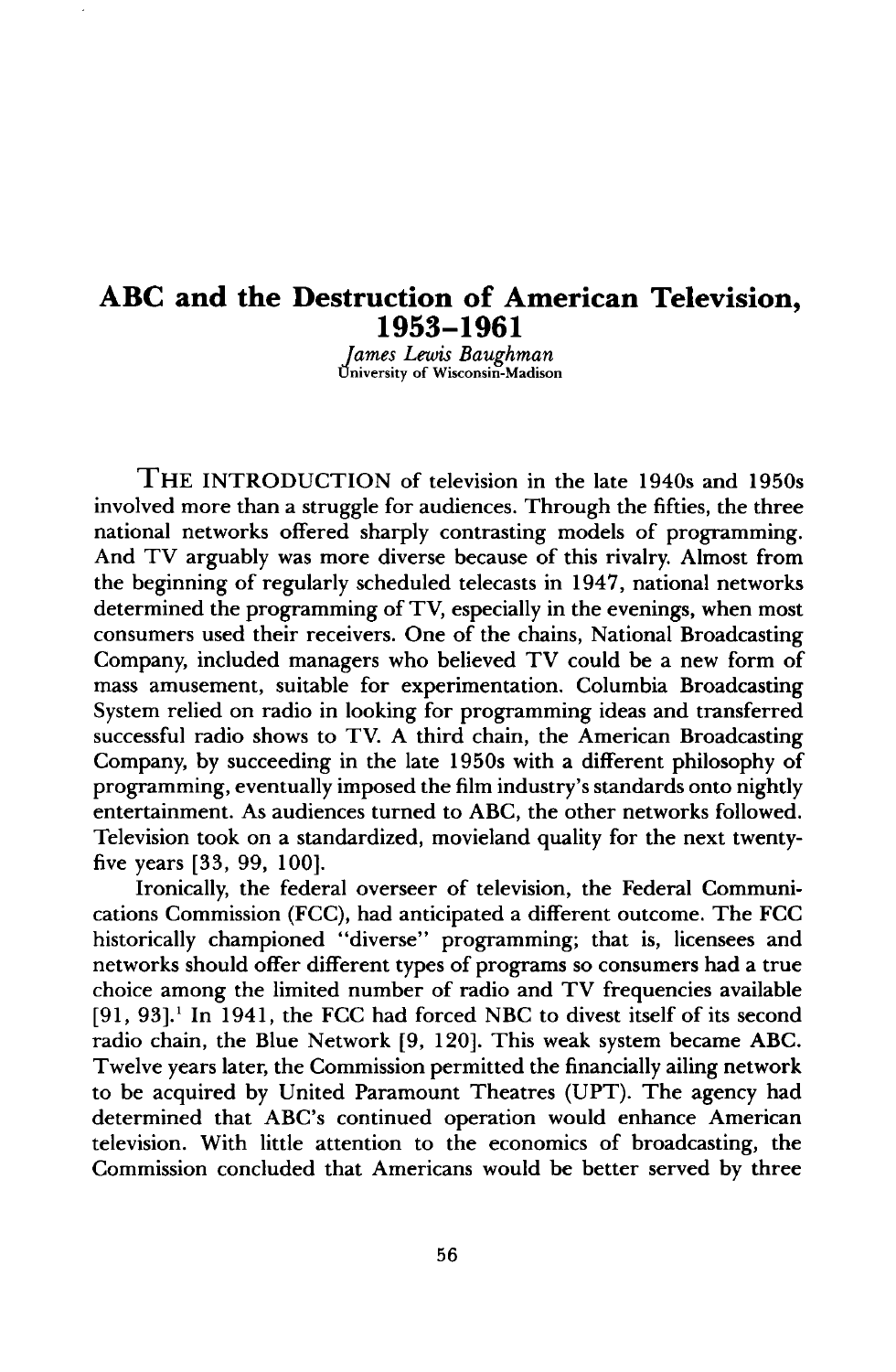**rather than two networks [18; 19; 29; 30; 73; 121, pp. 264, 319, 333]. Yet by creating ABC out of the Blue and then keeping that system alive by agreeing to the UPT merger, the Commission ultimately lessened the diversity of network television. The FCC promoted new rivalries that came to have a deleterious impact on the most popular cultural form in postwar America.** 

**The Commission's February 1953 approval of the UPT-ABC merger had little immediate effect on network competition. TV networking then for all practical purposes was a duopoly, with the National Broadcasting Company and the Columbia Broadcasting System, dominant. ABC and a fourth chain, the Du Mont network, were way behind. At the time of the merger, ABC was in a very weak position. With thirteen affiliate stations (less than 10 percent of either CBS's or NBC's chain), ABC programs could only be seen in one-third of the nation, compared to virtual national coverage for CBS and NBC. The network had two mildly popular series (Ozzie and Harriet and Beulah )and was experiencing difficulty persuading advertisers to sponsor anything else offered. The network produced twelve and one-half hours of programming a week. "We weren't a network," recalled one executive in 1961 [60, 68]. 2 Indeed, ABC was so far behind that two years after the merger NBC was able to blackmail Westinghouse into switching ownership of TV stations by exchanging its desirable Philadelphia-owned outlet for one in Cleveland, owned by NBC. Westinghouse otherwise would have lost its NBC affiliation, and its Philadelphia station would have had to become and ABC affiliated station [35; 83; 122, pp. 427, 432; 133].** 

**Within six years, however, ABC was not only challenging NBC and Columbia for the ratings leadership, but leading the older networks in programming trends, which arguably lessened the diversity of television. ABC led in shifts to filmed series, increases in the number of western and detective dramas. As CBS and NBC followed, they in the process canceled many live and dramatic programs identified with the mass medium's "Golden Age." ABC, in fact, proved sufficiently successful that by late 1959, both CBS and NBC had former ABC executives serving as presidents of their TV networks. In 1961, Martin Mayer, a journalist who had followed TV from the beginning, observed,** 

**ABC has become, in a surprisingly short time, the industry leader in matters of programming, selling and dealing with affiliated stations. In each area, the rival networks, most of the advertising agencies, and the staff of the FCC believe, rightly or wrongly, that the ABC influence has tended to destroy what integrity the network business had [68, p. 59].** 

**A few TV critics noted this transformation with horror. John Crosby of the Herald-Tribune, who in 1952 had bemoaned the "dominant duopoly"**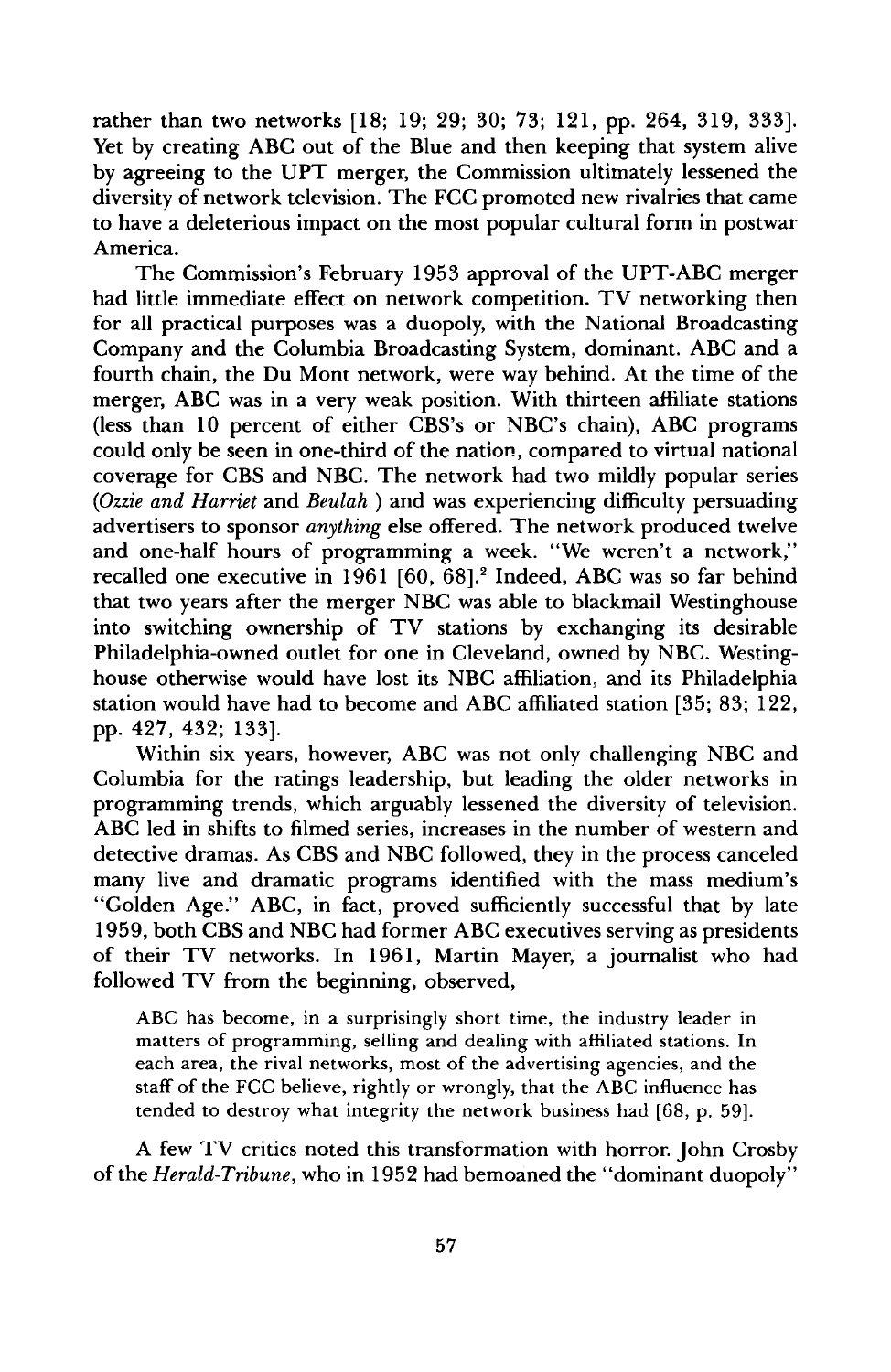**of CBS and NBC, was six years later terming ABC a "pernicious" influence on the medium [72, 113].** 

**Differences in management experience at the three networks partly explain ABC's role in fifties television. At the beginning of network telecasting, CBS was run by figures tested in radio broadcasting. They dreaded, perhaps to excess, the possibility of government intervention [13, 54]. Programmers at NBC included old radio hands and a former advertising executive, Sylvester L. Weaver. Chief programmer between 1949 and 1956, Weaver was determined to make TV distinctive, not the imitator of radio or film. And in 1953, Weaver developed the 60-to-120 minute**  "spectacular," a special live musical or dramatic production aired monthly **[31, 69, 136].** 

**At ABC, in contrast, the merger with UPT was soon followed by a slow struggle to bring Hollywood's standards and product to television.**  ABC President Robert Kintner and UPT-ABC Chairman Leonard Gold**enson, despite promises to the FCC that the new ABC team would adhere**  to broadcast traditions,<sup>3</sup> were soon in California seeking film companies **to produce series for their network. Most motion picture makers had been**  boycotting TV. But Kintner, a gruff, chain-smoking former journalist, was **an especially forceful presence in the movie colony. Indeed, he was reputedly a match for the notoriously rough-hewn Harry Cohn of Columbia**  Pictures.<sup>4</sup> Goldenson, a graduate of the University of Pennsylvania and **Harvard law school, also used his pre-merger contacts as the UPT executive**  to negotiate [97]<sup>5</sup> Late in 1954, ABC broke the Hollywood quarantine **of TV. Wait Disney Studios agreed to produce programs for ABC after the network agreed to help finance Disney's planned amusement park, Disneyland [1, 22, 95]. A year later, Warner Brothers, one of the largest film makers, crossed the line and signed a deal with ABC. Others, including M-G-M and Fox, soon followed [2, p. 15; 75; 101].**<sup>6</sup>

**Both the Warners and Disney programs proved extraordinarily successful. Indeed, the first hour-long Disney show was such an immediate hit with children that even stations unaffiliated with ABC sought to pick it up. At ABC's New York headquarters, secretaries wore Mickey Mouse ears. Congressmen reported of constituents angry over certain stations airing the program past youngsters' bedtime. Three different Disney hours about the life of Davy Crockett touched off a coonskin cap craze so widespread that Senator Estes Kefauver abandoned that headgear as his political trademark. The coonskin cap, his daughter averred, had become too much identified with little boys [32, 41, 53, 74, 78, 123].** 

**For ABC, Warners, too, enjoyed success in television by producing Western series. Efforts to adapt into series old feature films, King's Row**  and *Casablanca*, failed, while ones involving the frontier, including *Cheyenne*, **Sugarfoot, and Maverick, drew large audiences to the third network. Soon,**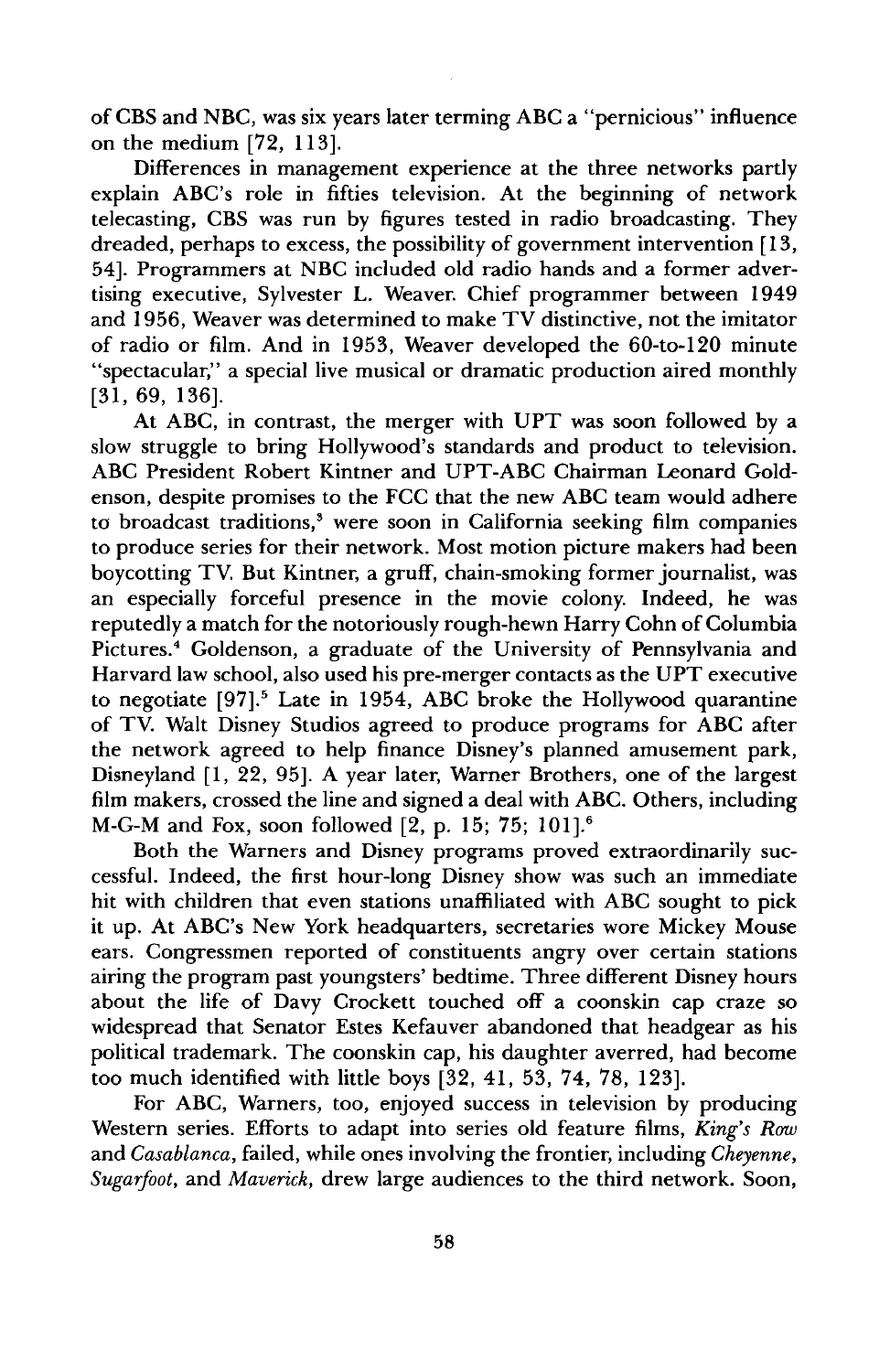**all three networks were offering more westerns. And in January 1959, one fifth of all evening series were westerns [4, 7, 102, 109, 115 128]. 7** 

The westward movement — initiated by ABC — was quickly followed **by an emphasis at American on the detective series. Mass produced by Warners, each had a regular cast of unknown, younger actors who a decade earlier would have been featured in a B movie. Series like 77 Sunset Strip and Surfside 6 were distinguished only by their locale. A private investigation firm of two or more handsome men aided the beautiful and the damned, week in, week out. And just as Cheyenne had proved popular in Bayonne, programs like Hawaiian Eye won the hearts of viewers from Portland to Portland. With such popularity came still more young detectives. As Warners increased its output of detective series into the 1959-1960 season, a San Francisco critic wrote, "The Warner Brothers are turning out so many private eyes this season they ought to be forced to take out an optometrist's license." [64, 94, 137]** 

**The detective and western programs have been commonly classified by communication researchers as "action/adventure" series. Gunplay, not words or humorous situations, ordinarily resolved an episode's "crisis." Leads were set, week in, week out. And critics had some difficulty praising any of them. 77 Sunset Strip, wrote one, proved "principally that Warner Brothers can still make a B movie" [45; 65; 68, pp. 61, 62; 130, 131]. 8 But then Goldenson of ABC, wrote Martin Mayer in 1961, "believes that the B-picture is the correct television show as it was the correct show in the neighborhood movie house" [68, pp. 59, 61, 62; 105, p. 6].** 

**The action/adventure series had a special appeal to an audience ABC coveted. Well behind CBS and NBC at the outset, ABC sold programs to advertisers on the basis of the quality rather than the sheer quantity of the network's audiences. Most ABC westerns and detective series regularly featured young adult males who in turn were found to attract young families. Kintner's successor, Oliver Treyz, president of ABC TV between 1956 and 1962, skillfully used such demographic data in selling programs to advertisers. The 18-to-49-year-old cluster of viewers, many with families, frequently preferred ABC programs. They were also more likely to spend money on a wide range of consumer items. ABC, Treyz argued, appealed**  to the "get set" [21; 23; 88; 97, p. 391; 105, p. 6].<sup>9</sup>

**Then, too, most of ABC's action/adventure programs succeeded because of the network's "counter-programming" philosophy. Counterprogramming called for the network scheduler to locate vulnerable programs on his rival's schedules and then offer in contrast a very different type of show. This practice owed something to the movie house managers of the 1940s looking for a different type of film (western) the week a rival ran another type (musical). Mayer observed, "If Clausewitz saw war as the continuation of politics by other means, Goldenson has seen network**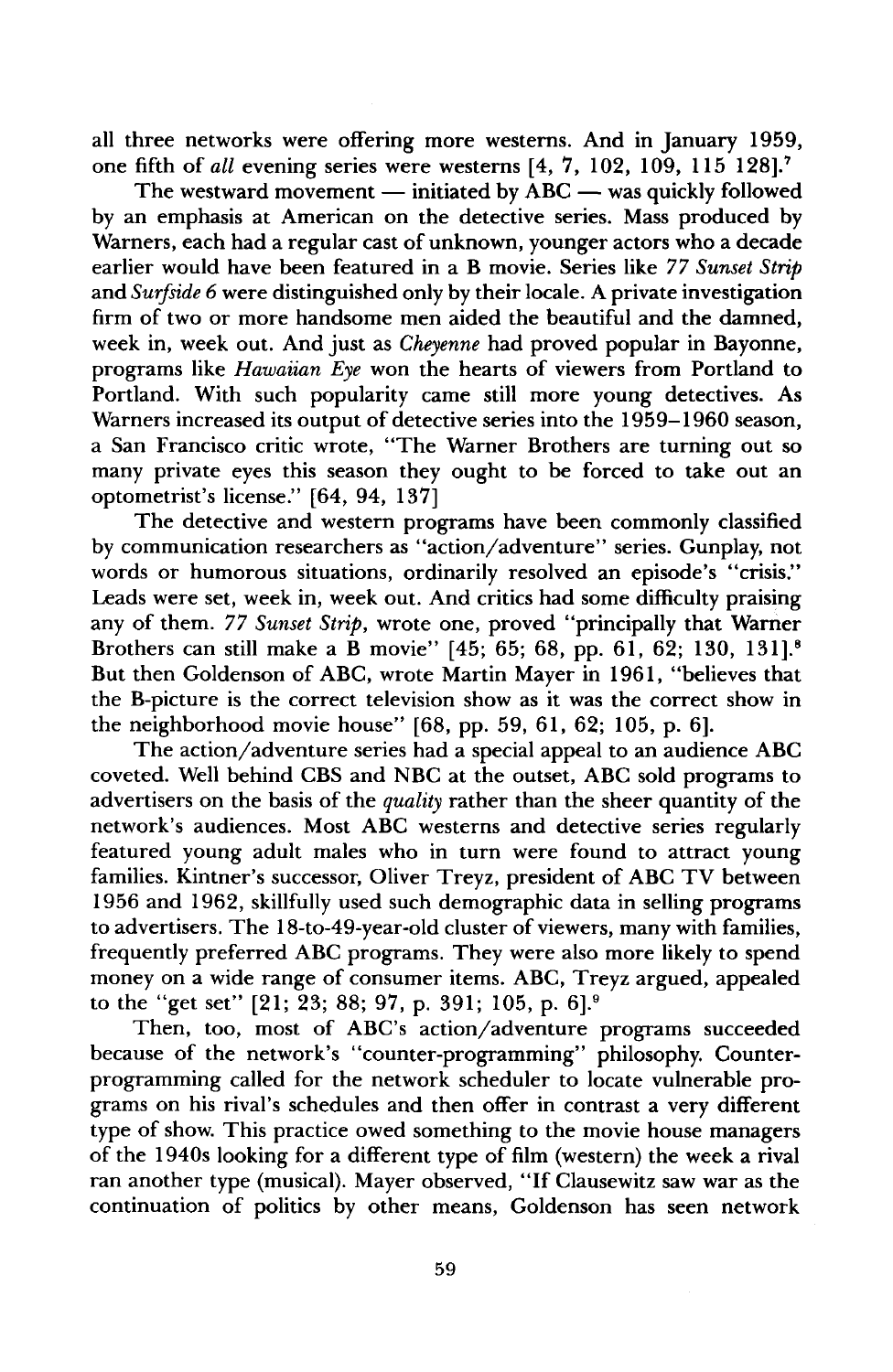**television as the continuation of the movie theatre business by other**  means" [21; 23; 88; 97, p. 391; 105, p. 6].<sup>9</sup> In the case of ABC TV, Treyz **determined that if NBC and Columbia aired live variety programs, as they each did at 8 p.m. (ET) on Sundays in the fall 1957 season, then a filmed Western (Maverick) might win audiences to American. Similarly, the next season, a CBS anthology, Lux Playhouse, might be vulnerable to the detectives working at 77 Sunset Strip; in the fall 1959 season, ABC set Adventures inParadise against Alcoa/Goodyear Playhouse (NBC). ABC also scheduled potentially popular sixty-minute series one half-hour ahead of the competitions' hour-long programs [23, p. 28; 68, p. 59, 62; 88, p. 561.** 

**Counter-programming proved profitable for American. By the 1958-1959 season, ABC could boast for the first time of being competitive in those larger urban markets where it had affiliates competing directly with CBS and NBC stations. Advertisers like Procter & Gamble, which had heretofore shunned the third network, now answered Treyz's calls. "Respect for ABC has increased," one underwriter commented. "ABC has programmed much 'junk' and a substantial part of its schedule is 'still junk' but nevertheless ABC is a serious contender and no one can dispute that" [23, p. 28; 25; 34; 40; 55; 92; 103; 110; 129].** 

**Treyz and Goldenson defended counter-programming by contending it actually increased the diversity of programming available to viewers. If ABC offered a western to variety programs on NBC and CBS, the consumer had a choice. Moreover, ABC executives insisted that the total network TV schedule, not just American's, be considered in calculating diversity.**  "We do not believe that ABC — or any network — can be all things to **all people," Treyz told a Cincinnati audience in April 1961, "It is not a network but all the networks collectively which should be in balance" [80; 128]?** 

**This contention was not then in keeping with FCC practice. By offering little other than standardized entertainment programming, ABC left to Columbia and NBC the burden of less popular informational and cultural programming, even though the FCC never defined diversity by types of entertainment programming alone. The fall 1958 Tuesday evening schedule, for example, consisted of three westerns and a detective show [97, p. 308]. A critic for the Christian Science Monitor poring over the 1961-1962 schedule found, "Take away the action-adventure films, animated cartoons and situation comedies, and all the American Broadcasting Company's other [evening] programs could be telecast between 7 and 11 o'clock on a single evening" [37]. ABC concurred. In its 1962 annual report, ABC described the addition of two World War II series, Combat! and McHale's Navy, one an action drama, the other a comedy, as examples of the network's efforts to bring diversity to programming ([6]; compare**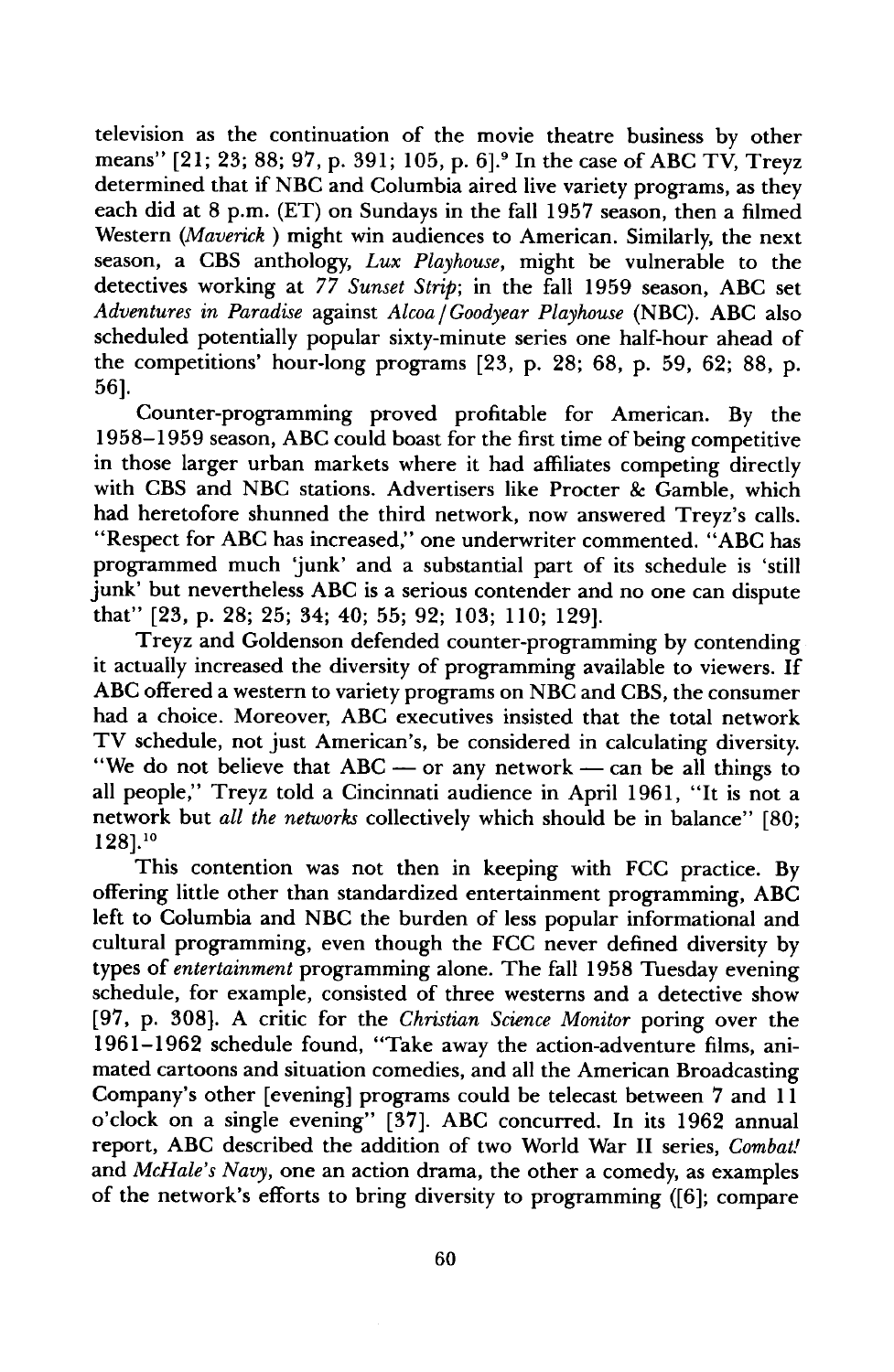**[40, p. 5]). A prominent TV producer told the FCC in 1961, "ABC is beneath discussion. It seems to me to be a combination of Wild West Magazine and True Story and Real Mysteries. I think it should be taken to**  task, soon and severely" [59, p. 20].<sup>11</sup>

**FCC commissioners and staff did recognize ABC's programming philosophy and part in the decline of television. When, in February 1962, Dwight Macdonald interviewed FCC Chairman Newton Minow and Commissioner Frederick W. Ford, one a Democrat, the other a Republican,**  both acknowledged ABC's role in ending the Golden Age.<sup>12</sup> FCC staff **members similarly saw ABC accelerating the shift to standardization, forcing the competition to discard some diverse programming [125]?** 

**Yet the Commission did nothing. Once, during a hearing on programming in early 1962, Minow lost his temper at Treyz. Otherwise, the chairman and his colleagues preferred to avoid any hint of berating a particular network or censoring a specific program by grouping all the networks together and indicting what Minow dubbed "the vast wasteland" of television. 14** 

**The Commission was also guilt-ridden. Although sanctioning the UPT acquisition in February 1953, the agency had not created enough Very High Frequency (VHF) stations (channels 2-13) for a true, three-way network rivalry. As a result, because of its slow start, ABC found it had fewer stations with which to affiliate; a disproportionate number of ABC's stations lay in the weaker Ultra High Frequency band (UHF) (Channels 14-83). Even though ABC programs sometimes proved popular in larger markets where it had strong affiliates, many advertisers discriminated**  against the network. ABC lacked "comparable coverage" in smaller markets **lacking a third VHF station [47, 81, 119, 124, 135]. 15** 

**Nevertheless, in no area did ABC continually disappoint more critics and regulators than nonentertainment programming. ABC, despite the FCC's enthusiasm for informational fare, was decidedly weak in news programming. Unlike NBC and Columbia, the network did air live the Army-McCarthy Senate hearings of 1954. But this decision had more to do with the network's nonexistent daytime schedule than altruistic pro**gramming values [20, 138].<sup>16</sup> That same year, Kintner deliberately counter**programmed entertainment against the CBS and NBC nightly newscasts, which were then coming on at 7:30 (ET). Kintner's actions drove both to an earlier hour with smaller potential audiences [52]. Despite greatly increased revenues several years later, ABC actually reduced its evening news programming between the 1957-1958 and 1958-1959 seasons, even as CBS and especially NBC augumented their public service fare [97, p. 243; 111]. A TV season later, NBC aired 95 hours of news and public affairs programming; CBS 85 hours. ABC telecast 49 hours. "The incontrovertible fact of the past few years," wrote the New York Times TV**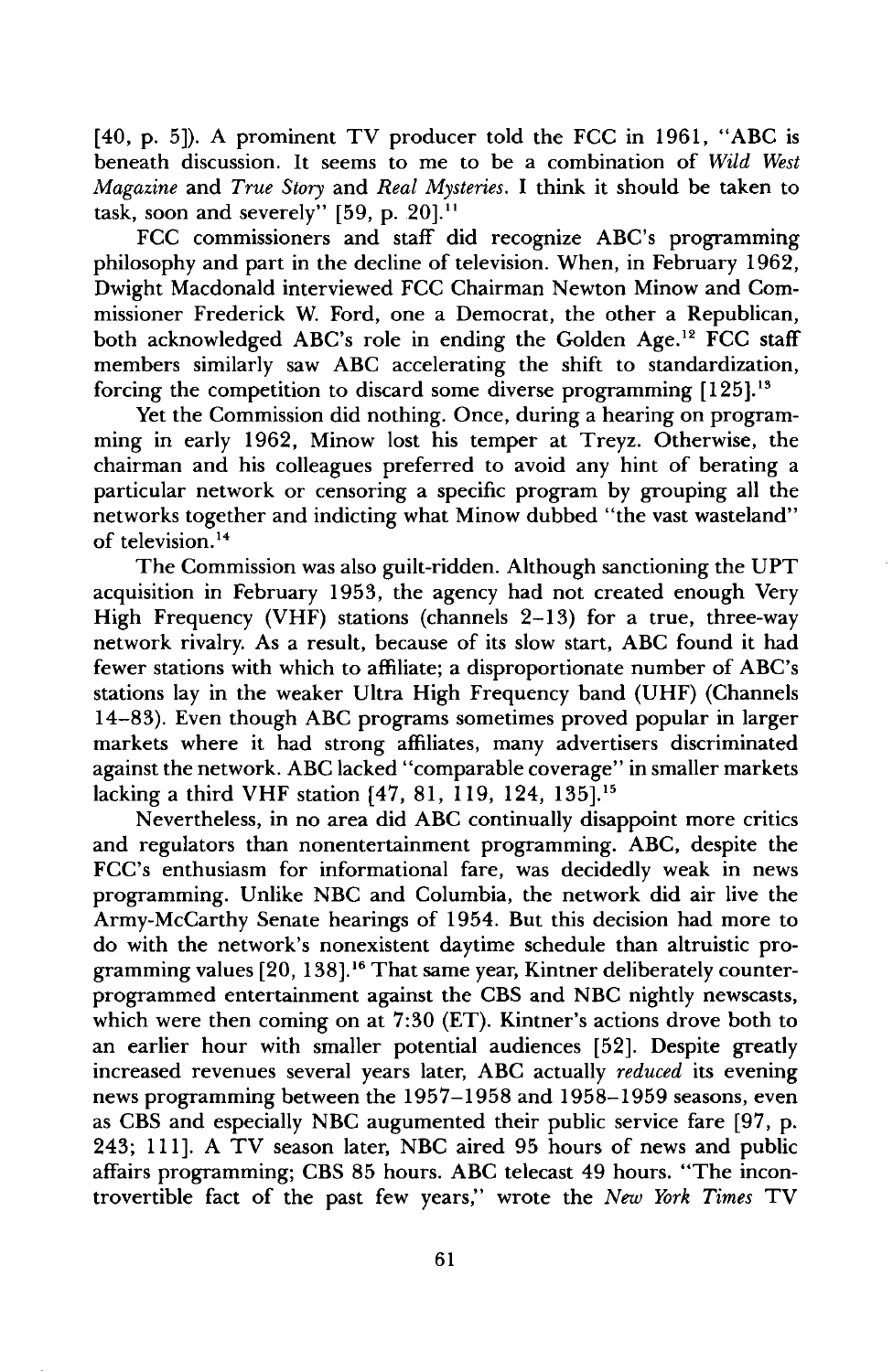**columnist in 1961, "is that ABC concentrated almost exclusively on the most popular money-making formats without bearing a proportionate share of the burden of maintaining diversity or public service in TV" [80; 105, p. 6; 114].** 

**Two departures at ABC offer further proof of the network's inattention to radio's traditions or those of its rivals. In 1955, Chet Huntley, then a Los Angeles-based ABC newscaster, whom West Coast critics compared to CBS's Edward R. Murrow, left the network. He had been asked to deliver the morning news in a milkman's uniform [11, 76, 77]. Five years later, John Charles Daly, the network's chief anchor, quit after Treyz decided to curtail coverage of the 1960 presidential election returns in favor of**  showing The Rifleman and The Bugs Bunny Show [70, 79, 116].<sup>17</sup> CBS and NBC had devoted the whole evening to democracy's sweepstakes. Subse**quent efforts to upgrade the ABC news division in the wake of Daly's resignation proved merely cosmetic [26, 132].18** 

**In addition to neglecting news programming, ABC disappointed the FCC twice regarding voluntary programming arrangements. Early in 1960, FCC Chairman John C. Doerfer persuaded the networks to devote six hours of programming a week to nonentertainment, news programming. Under the Doerfer Plan, each network would schedule in evening prime time two hours of public affairs fare per week. But when ABC subsequently refused to obey the guidelines of Doerfer's agreement, NBC and CBS withdrew their commitment and the plan died. A year and a half later, FCC Chairman Newton Minow negotiated a "children's hour" treaty, whereby each network would, in the interests of enriching children's television, simultaneously telecast an hour of educational programming for the young. The preadolescent consumer would be compelled to view programming "good" for him or her. Again, however, ABC reconsidered its participation and abandoned Minow. His agreement collapsed [14, pp. 116-17, 121, 214-15; 90]** 

**Such attitudes might be dismissed were it not for ABC's influence on advertisers and the other networks. ABC's rise strengthened the hand of more demanding sponsors. With that network finally presenting popular programming, some advertisers now had a place to go if CBS or NBC resisted their programming ideas or to scheduling more popular programs at the expense of "Golden Age" offerings [104]. 19 Executives at CBS later denied that their decisions were so affected, and there were some instances of advertisers having to carry out their threat and take a program concept to American? ø NBC President Robert Sarnoff, however, confessed in August 1959, "There's no question that [ABC's] program schedule has caused both us and CBS to make a number of changes." By then, NBC had eliminated Weaver's spectaculars and virtually all of its anthology dramas in favor of westerns and other action series [23, p. 34; 106]. 21**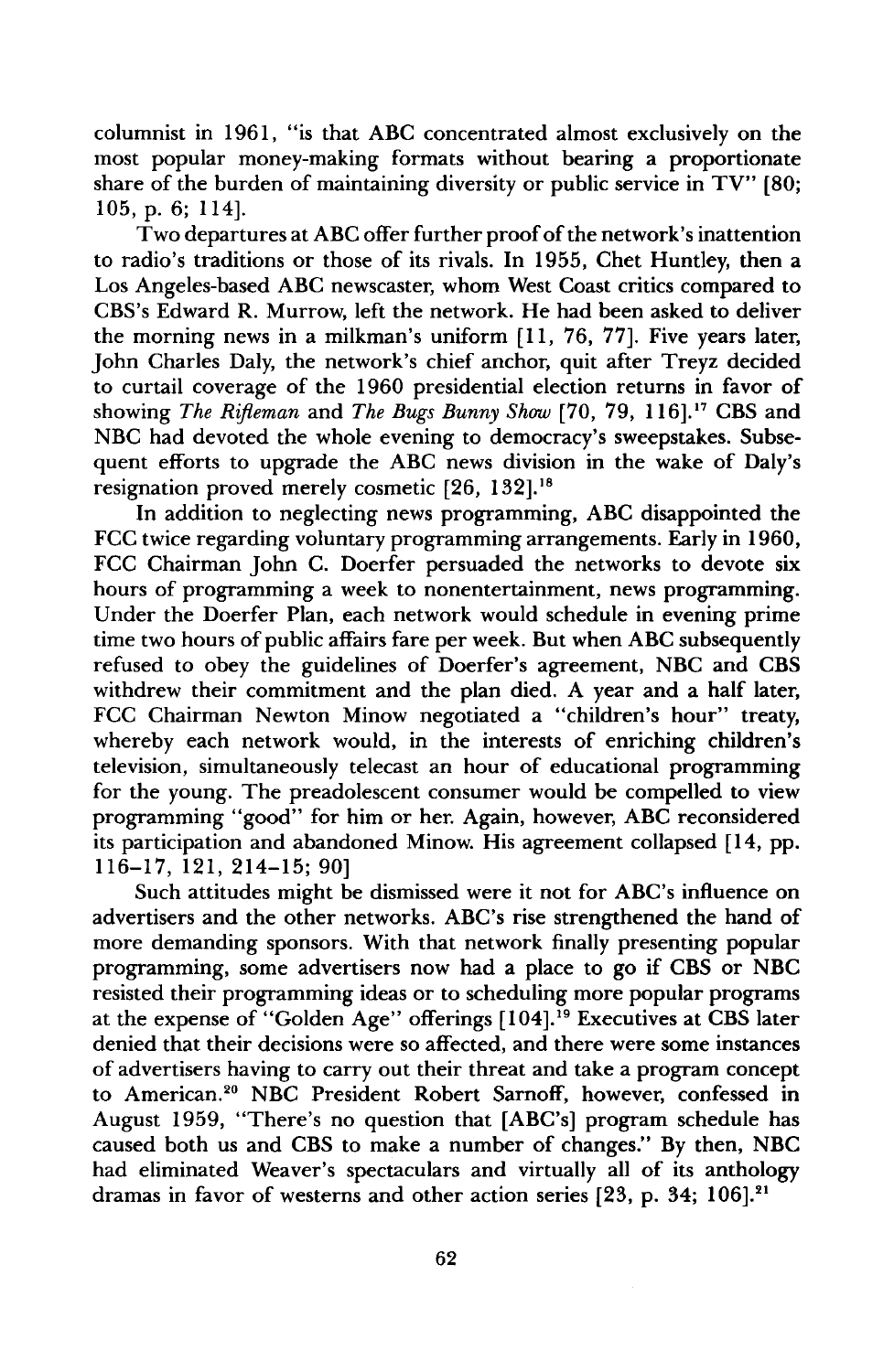The fate of one program, The Untouchables, is revealing. Sometime in **the late 1958 season, Desilu Productions offered CBS a violent action drama concerning US prohibition agents. For some reason, CBS Chairman William S. Paley rejected it on the advice of network vice president Hubbell Robinson [24]. 22 ABC then agreed to Desilu's terms. The Untouchables subsequently proved to be not only an immensely popular entry in the 1959-1960 season but, as two TV historians observed, "perhaps the most mindlessly violent program ever seen on TV to that time." For his poor intuition, Robinson, though an architect of TV's Golden Age, was passed over for the CBS TV presidency in December 1959. Instead, Paley named a former ABC vice president and Treyz protege, James Aubrey. Of ABC's rise, Aubrey confessed, "Ollie Treyz and I did it all" [28; 60, p. 68; 67; 111, p. 7; 117; 138, p. 264].** 

**Aubrey's promotion over Robinson marked a peculiar triumph for American. With his elevation, the chief programmers at Columbia and NBC both had worked at ABC. In 1957, Robert Kintner had become an NBC vice president shortly after being dismissed at ABC. Soon president of the network, Kintner had imposed his philosophy of film and action onto the NBC schedule and canceled the network's anthologies and spectaculars. By all accounts, he oversaw all scheduling decisions at NBC between 1957 and 1966 [106]? s** 

**At Columbia, former ABC Vice President Aubrey became president of CBS TV in December 1959. Aubrey shared his past employer's enthusiasm for standardization. Although having to share some decisionmaking with CBS owner William Paley, Aubrey nevertheless exercised the greatest authority in deciding what went on Columbia television. Aubrey had already developed the western, Have Gun, Will Travel, and as president worked on the action series, Route 66. He went on to promote a number of new situation comedies in rural settings, beginning with The Beverly Hillbillies. These series came to replace the action dramas as the most watched genre on TV after 1961. Before his ouster, Aubrey had removed**  the last anthologies still aired by Columbia [46, 54, 82, 84].

**The ruthlessness of Aubrey and Kintner should not be underestimated. Internal network memoranda (subpoenaed by a Senate committee in 1961) conclusively showed both men and their underlings ordering producers to infuse violence and sex into their networks' programs [97, p. 329; 126]? 4**  Their designs were all too apparent: ABC programs, especially the popular **Untouchables, were breaking viewers' resistance to the third network. Something had to be done to check ABC's growth. Life editorialized in May 1961.** 

**A sort of Gresham's law also operates to drive good programs out by bad. The worst offender in network 'wasteland' programming, American**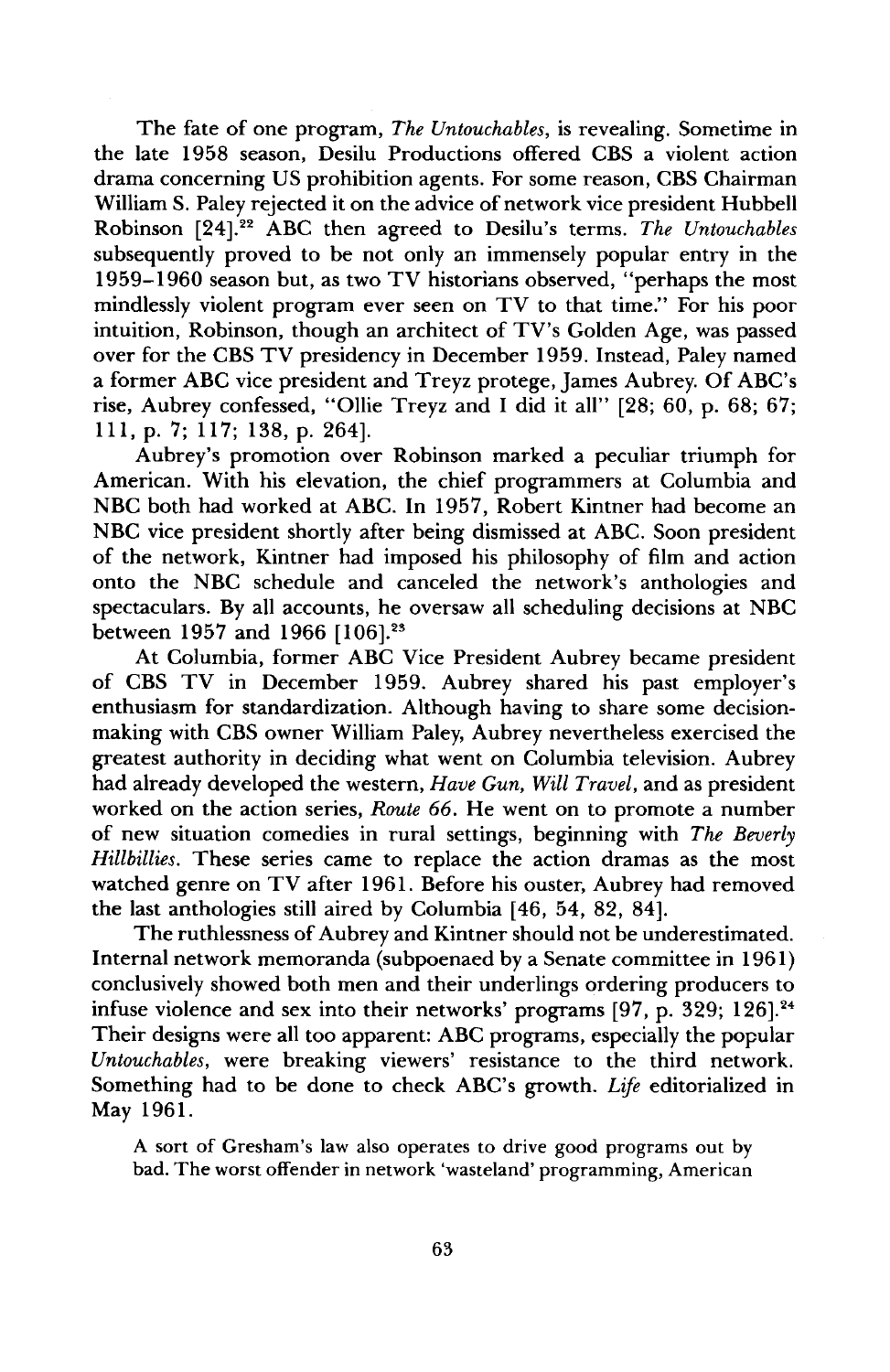**Broadcasting Co., which devotes about half its prime evening hours to adventure shows or gangster bloodbaths like The Untouchables, has been taking both sponsors, viewers and outlets [sic] away from its rivals. If**  the public taste is so shoddy and sponsors so servile to it, how can better **quality emerge out of such ruthless and irresponsible competition [62, 134] ?5** 

**Although both CBS and NBC continued to spend two to three times as much money on their news divisions, each was prepared to sacrifice evening prime time hours to keep ahead of ABC. Counter-programming lessened the resolve, left from radio, to "balance" the evening schedule. Before counter-programming, anthologies might command good ratings [10], because viewers had only two choices and might risk art over Milton Berle. With two light entertainments to choose from, the network standing by an anthology or informational series was risking far smaller audience shares and more disappointed sponsors.** 

**And by the 1959-1960 season, this was a risk that ABC's rivals were no longer prepared to take. The three-network 1959-1960 season included twenty-eight westerns and thirteen crime shows. Almost all of the anthologies were gone. The B-film TV series predominated on all three chains. And later studies by communication researchers confirmed what a few discerning critics had noticed in the late 1950s: ABC destroyed American television.** 

**"Ferocious competition," observed one reporter, "drove the older networks once able to indulge themselves in an occasional stretch of quality into programming that made the shows on all three networks look interchangeable" [44; 45; 51; 56; 57; 58; 59, p. 18; 98]? 6 One writer for the departing anthologies bitterly remarked in 1961 that the three networks were now "satisfied to become mainly a purveyor of the worst kind of Hollywood C-picture junk" [8].** 

**Of course the "interchangeable" series had preceded ABC's productions, just as some programs had been on film from the very beginning of network telecasting. But the differences in the extent of filmed, action series before and after ABC's rise are telling. In June 1953, 81.5 percent of all network programming came over live. Six years later, 49.1 percent was live. Each year, ABC led in the shift away from live transmission: 52.2 percent live in June 1953, 38.0 percent in June 1959 (for CBS, 86.7 percent to 54.0 percent; NBC, 81.9 percent to 52.0 percent) [27, 112]. Each year in the late 1950s, ABC led in the move to action/adventure programs. Wrote two communication researchers,** 

**The ABC network led the way in the early growth of this programming, showing an increase of 800 percent from 1955 to 1960. As ABC escalated, it was followed in turn by NBC, which increased its action/**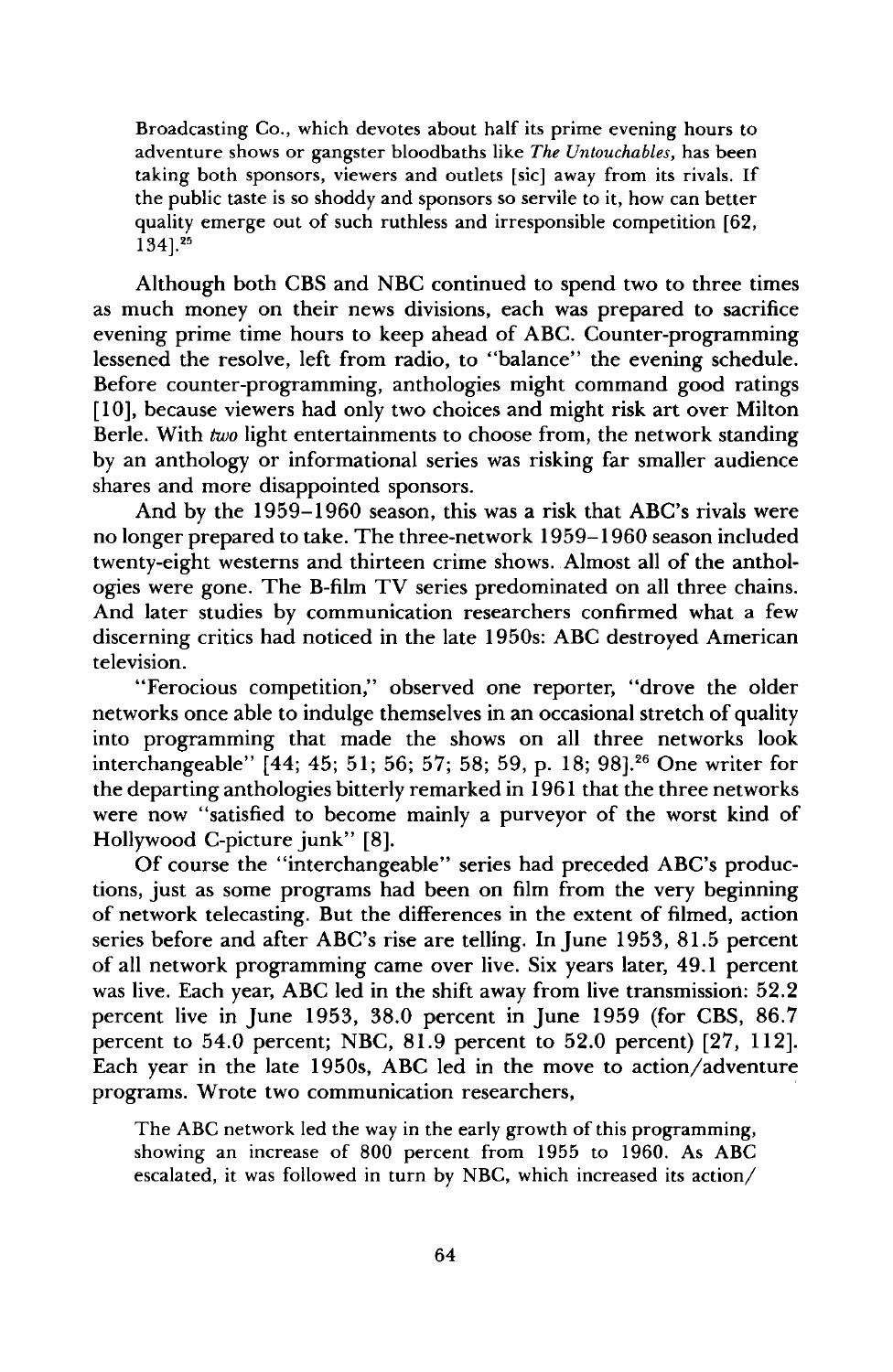**adventure time by approximately 1,200 percent from 1956 to 1960. CBS also followed suit, although not as drastically, by increasing its action/adventure time by 100 percent from 1956 to 1959 [38; 42; 50, p. 75].** 

**In the process, various elements identified with the Golden Age were lost. Evening programming hours are finite. If a western was added to the schedule, something had to go. What went were costly programs drawing smaller audience shares. Some of this programming remained on TV, but on Sunday afternoons, not evening prime time. More often, these programs left the air altogether.** 

**No program form was a greater casualty of Hollywood's ascendancy than the weekly original and live teleplays, usually made in New York and relying heavily on the talents of writers, producers, and directors connected with legitimate theatre. Called "dramatic anthologies," most of these programs were sacrificed as a consequence of the late fifties concentration on California-made action serials. In 1961, commented one who had written some of the anthology scripts, "When most of television moved to Hollywood, one of the most signal changes, it seems to me, that took place was that immediately everybody started trying to make television**  look like movies."<sup>27</sup> "Drama [on TV] has been narrowed down and down," **said another writer four years later, "until drama is really no longer on**  television. Melodrama is."<sup>28</sup>

**Such a development need hardly be regarded as the blow to art that, say, the recent decline of the novel has been. Many of the most praised Golden Age productions were decidedly middle brow. Individual efforts like Marty and Bang the Drum Slowly stand out. Others are best forgotten. Some of Weaver's spectaculars were spectacularly unrewarding. And not surprisingly, industry leaders and figures tied to the new, standardized television, like Ronald Regan, host of GE Theatre, later dismissed the idea that TV "declined" in the late fifties and early sixties [66].** 

**Nevertheless, the Golden Age was more in keeping with the FCC's encouragement of diversity. Programming in 1953 was more likely to be produced in cities other than Los Angeles than in 1959. Production values (notably, live telecasting) were less uniform in 1953. More types of programs were available to consumers prior to the emergence of ABC.** 

**Yet most of these changes undoubtedly would have occurred regardless of ABC's situation in the late 1950s. The decline in live production can be attributed in part to the development of tape, the major film studios' lifting of their boycott of TV, and the financial advantages of syndicating or renting for retelecasting filmed series [118]. Then, too, the size of the national TV audience grew, though mainly by region as opposed to class or education. Many more viewers in southern and western areas finally**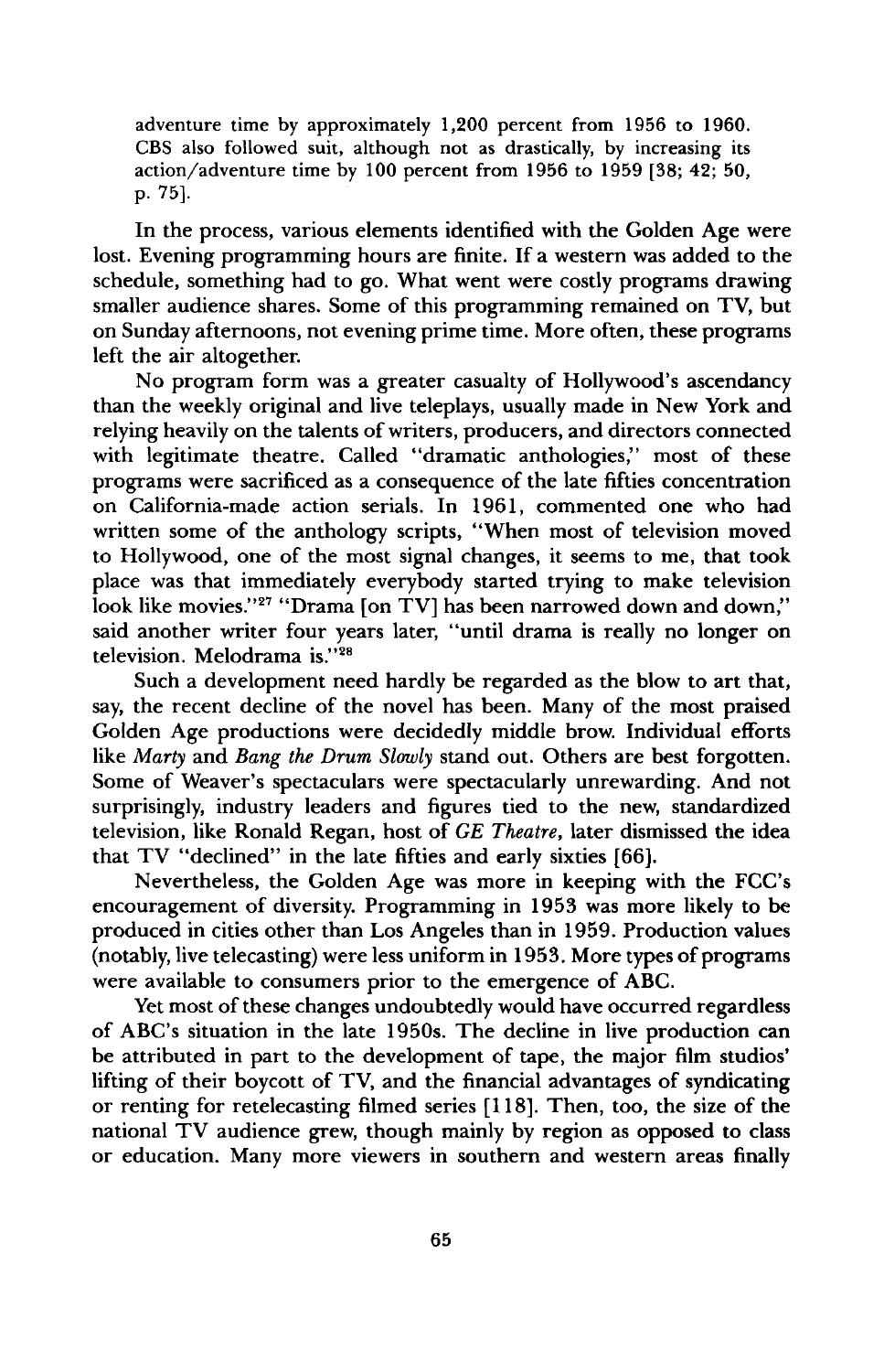**had TV in 1959-1960 and were perhaps more enthusiastic about a Hollywood-made than a New York product [16; 49; 86; 96]. Finally, more product advertisers entered TV and demanded more time and larger, mass audiences compared to the early, institutional sponsors like US Steel and Alcoa [43]. ABC alone cannot be accused of "destroying" TV.** 

**Furthermore, many students of broadcast history see the fate of the medium as "inevitable," the result of market forces that rewarded the manager able to find the largest share of the mass audience. This successful operator normally promoted programming that, though popular, appalled better-educated Americans. The real problem here, many maintain, was consumer preference: popular taste was not often good taste. Put differently, it is a grave error in reasoning, as George Stigler wrote, to blame a waiter for obesity [12, 108].** 

**As Alfred Chandler and others have shown, however, the twentieth century manager had choices. To regard the entertainment industry as**  nothing more than the captive of consumer decisions would contradict the **work of those seeing business executives exercising real power in other areas of enterprise. Studies of the British Broadcasting Corporation suggest that the evolution of that system owed much to the character and determination of one figure, Lord Reith, the first BBC chairman [36, 39]. 29 Similarly, historians of mass unionism often forget to note how much labor strife in America was avoided in the late 1930s when certain large corporations, notably US Steel, accepeted outside labor organization while others literally took to the trenches. The "inevitability" of a change never explains why a transformation occurred when it did, or who slowed or accelerated the shift.** 

**Different managers, different regulators, might have made for a different television in the late 1950s. A more discerning FCC, for example, might have insisted in 1953 that ABC be acquired by a company with an established record in broadcasting. Mindful of federal overseers, network radio had developed a standard of service through the 1930s and 1940s; schedules included not only mass entertainment but programs for opera enthusiasts and those seeking headlines and opinions. In contrast, the motion picture industry, not subject to national regulation, had only to contend with private groups or local governments that might censor features for their inclusion of excessive sex and crime. Otherwise, Hollywood was under no pressure to produce anything but entertainment. "Balance" or diversity of output was defined differently at each studio, with some making more of an effort than others to create different types of films. TV's future was all but sealed when Goldenson of UPT-ABC, he told a friend, chose Universal Pictures, which specialized in B films, as the model for his TV network [68, p. 61].** 

**UPT's record and Goldenson's intentions did concern the FCC's staff**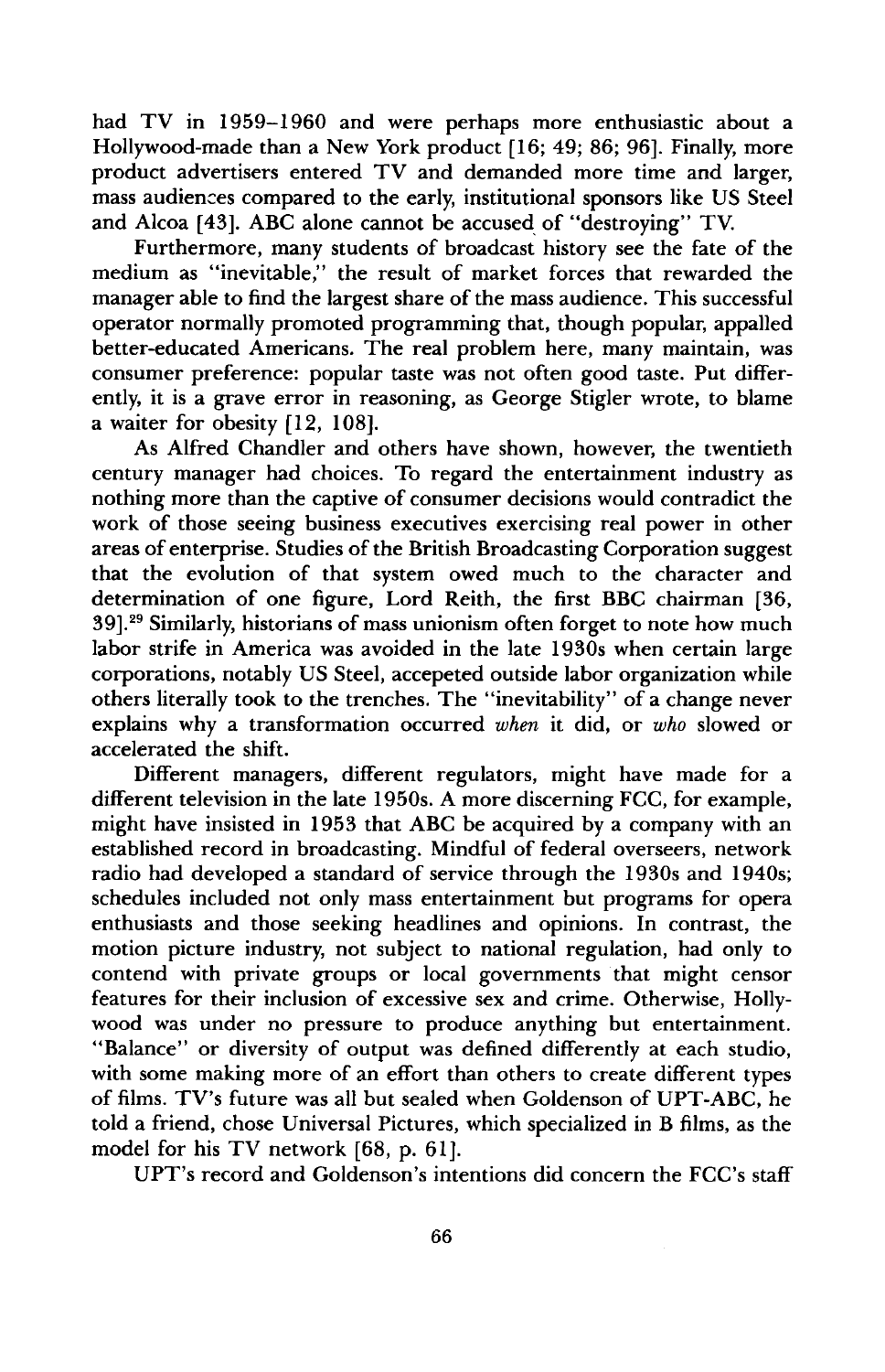**and dissenting commissioners in 1952-1953, though apparently for the wrong reasons. During the hearings preceeding the Commission's decision, FCC lawyers pursued UPT's role in the antitrust violations of the large film companies. There were also questions about UPT's interest in a pay TV system using theaters. But relatively little attention went to the very substantial gulf separating Sunset Boulevard from Radio Row [17]?** 

**At the time of the merger, the Commission might have more closely examined UPT's financial resources. Although capable of absorbing ABC, United Paramount within three years after the merger found itself seeking financial assistance. Both UPT and the FCC had underestimated the heavy costs of TV networking. Only an eleventh-hour loan from Metropolitan Insurance in 1956 saved ABC-UPT from embarrassing encounters with bill collectors [3; 60, p.64]. Yet even after the Metropolitan advance, ABC-UPT only had enough money, apparently, to invest in entertainment programming. The then unprofitable news division was chronically underfinanced. Into the sixties, ABC found itself groping for cash [21, p. 60; 89].** 

**Weighing none of these factors, the Commission in 1953 held up a shopworn theory of competition as a social and political advantage to consumers, and contrary results followed. "• The Commission's expectation that ABC's strengthening would foster more diverse types of programs was frustrated. If anything, the number of different types of programs on the air declined between 1953 and 1959; one form, the dramatic anthology, virtually disappeared. The greater "choice" at decade's end was limited to the specific city in which the detective was based. The series itself was manufactured in Los Angeles. Finally ABC ignored a long-held Commission preference for news and informational programming. Whether measured by ABC's own performance or its effects on CBS and NBC, the Commission's wish for three networks had calamitous results for American television.** 

## **NOTES**

**\*The author thanks the Lincoln Educational Foundation and the University of Wisconsin-Madison Graduate School for supporting the research for this paper. He also appreciates the efforts of those at the meeting and William B. Blankenburg who endeavored to dissuade him from making the argument herein.** 

**1. NBC vs. US, 319 (1942), p. 190, 218-19.** 

**2. Docket 10031, Vol. 10, Proc., Vol. 35, p. 5405, FCC MSS, Record Group 173, National Archives.** 

**3. Compare Goldenson's comments in Docket 10031, Vol. 12, Proc., Vol. 44, p. 6866, with those in [71].** 

**4. Notes of interview with Kintner, n.d. [late 1950s], Martin Mayer MSS, Columbia University, Box 68.** 

**5. Docket 10031, Vol. 9, Proc., Vol. 33, pp. 4981-85.**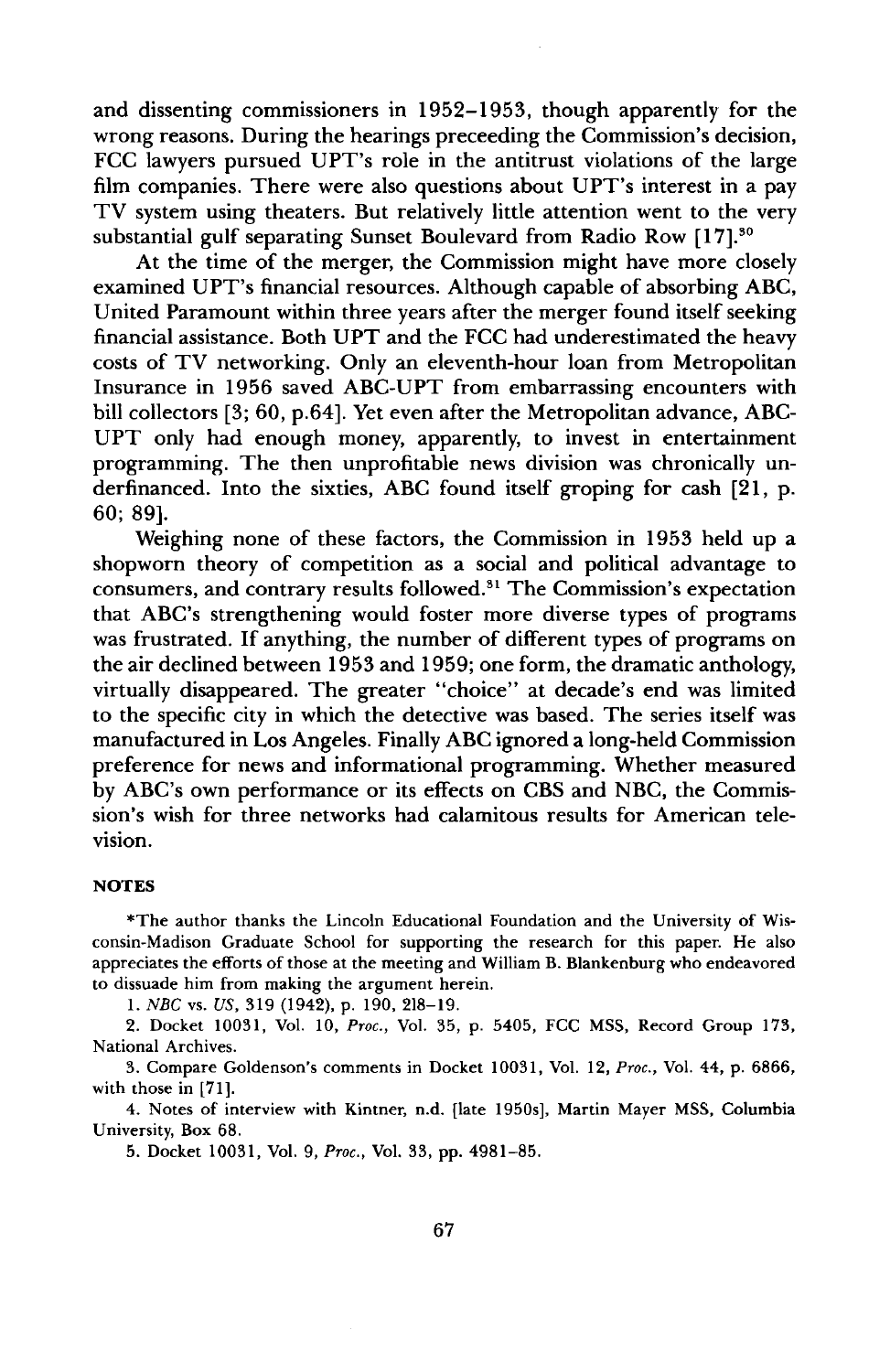**6. Docket 12782, Vol. 11, Proc., Vol. 21, p. 3917, FCC MSS, Commission Dockets Room.** 

**7. Before the FCC in 1962, ABC president Oliver Treyz delighted in crediting his network for the late fifties trend to westerns and, later, detective series. Docket 12782, Vol. 21, Proc., Vol. 61, p. 9365.** 

**8. Docket 12782, Vol. 14, Proc., Vol. 37, p. 5671, Vol. 15, Proc., Vol. 42, pp. 6418, 6558. See also [48 and 50].** 

**9. Press release ABC News, 8 May 1961, copy in Mayer MSS, Box 68; Docket 12782, Vol. 9, Proc., Vol. 19, p. 3696.** 

**10. Docket 12782, Vol. 9, Proc., Vol. 19, pp. 3690, 3697, 3700, 3718, Vol. 21, Proc., Vol. 61, p. 9428.** 

**11. David Susskind in Docket 12782, Vol. 14, Proc., Vol. 37, p. 5627.** 

**12. Notes of interviews with Ford and Minow, ca. February 1962, MacDonald MSS, Yale University, Box 124.** 

**13. Memorandum, L. P. B. Emerson to John S. Cross, 18 January 1962, copy in E. William Henry MSS, State Historical Society of Wisconsin (hereafter, SHSW), Box 53.** 

**14. Docket 12782, Vol. 21, Proc., Vol. 61, pp. 9426-9428.** 

**15. Memorandum, James Sheridan to Commission, 29 April 1964; handwritten memorandum, E. William Henry, n.d. [ca. August-September 1964], Henry MSS, Box 53. Docket 12782, Vol. 21, Proc., pp. 9356ff., 9664ff.** 

**16. AT&T charged the networks a flat rate regardless of whether the afternoon hours were used. Docket 16828, Vol. 34, Proc, Vol. 14, p. 3315, FCC Records, General Services Administration.** 

**17. F. N. Littlejohn to John Daly, 25 November 1958, Daly MSS, SHSW, Box 23.** 

**18. ABC waited three years after CBS and NBC to expand its nightly newscast to thirty minutes.** 

**19. Docket 12782, Vol. 2 Proc., Vol. 5, pp. 619, 620, Vol. 6, pp. 767, 768, 858-59.** 

**20. Docket 12782, Vol. 19, Proc., Vol. 54, p. 8363; Interview with Michael Dann, 14** 

**June 1979, Columbia University Oral History Collection (hereafter COHC) pp. 8-9.** 

**21. Docket 12782, Vol. 2, Proc., Vol. 6, pp. 855-56.** 

**22. Dann interview.** 

**23. Unabridged notes of interview with NBC executives, 28-29 October 1959, p. 51, Office of Network Study, FCC, FCC Records, General Services Administration, Inv. No. 72A1986, Box 12; Docket 12782, Vol. 14, Proc., Vol. 38, p. 5878; William S. Shirer to Morris L. Ernst, 9 April 1959, Ernst MSS, University of Texas, Box 542.** 

**24. See also the novel written by former NBC Vice President David Levy [61].** 

**25. Clipping in Newton Minow MSS, SHSW, Box 52.** 

**26. Docket 12782, Vol. 14, Proc., Vol. 37, pp. 5526-27.** 

**27. Docket 12782, Vol. 14, Proc., Vol. 37, p. 5466.** 

**28. "WCBS Radio Looks at Television," transcript of an interview with Ernest Kinoy, 16 August 1965, WCBS Radio MSS, SHSW.** 

**29. Because newspapers like TV networks combined to enjoy a natural monopoly (or have until the advent of cable TV), it could be argued that network executives could have agreed among themselves to air anything (that is, quality programming) without fear of lost audiences and revenues. See [15].** 

**30. Interview with Frederick W. Ford, 19 June 1978; Exception of Curtis B. Plummer, Chief of Broadcast Bureau, to Initial Decision of 13 November 1952, separate brief accompanying...of Frederick W. Ford, et al., in Docket 10031, Vol. 41.** 

**31. The Commission apparently had no trained economists at the time of the UPT-ABC decision. An economist at the agency might have read Peter O. Steiner's warning against moving from a two-way to three-way competitive model. Steiner postulated that**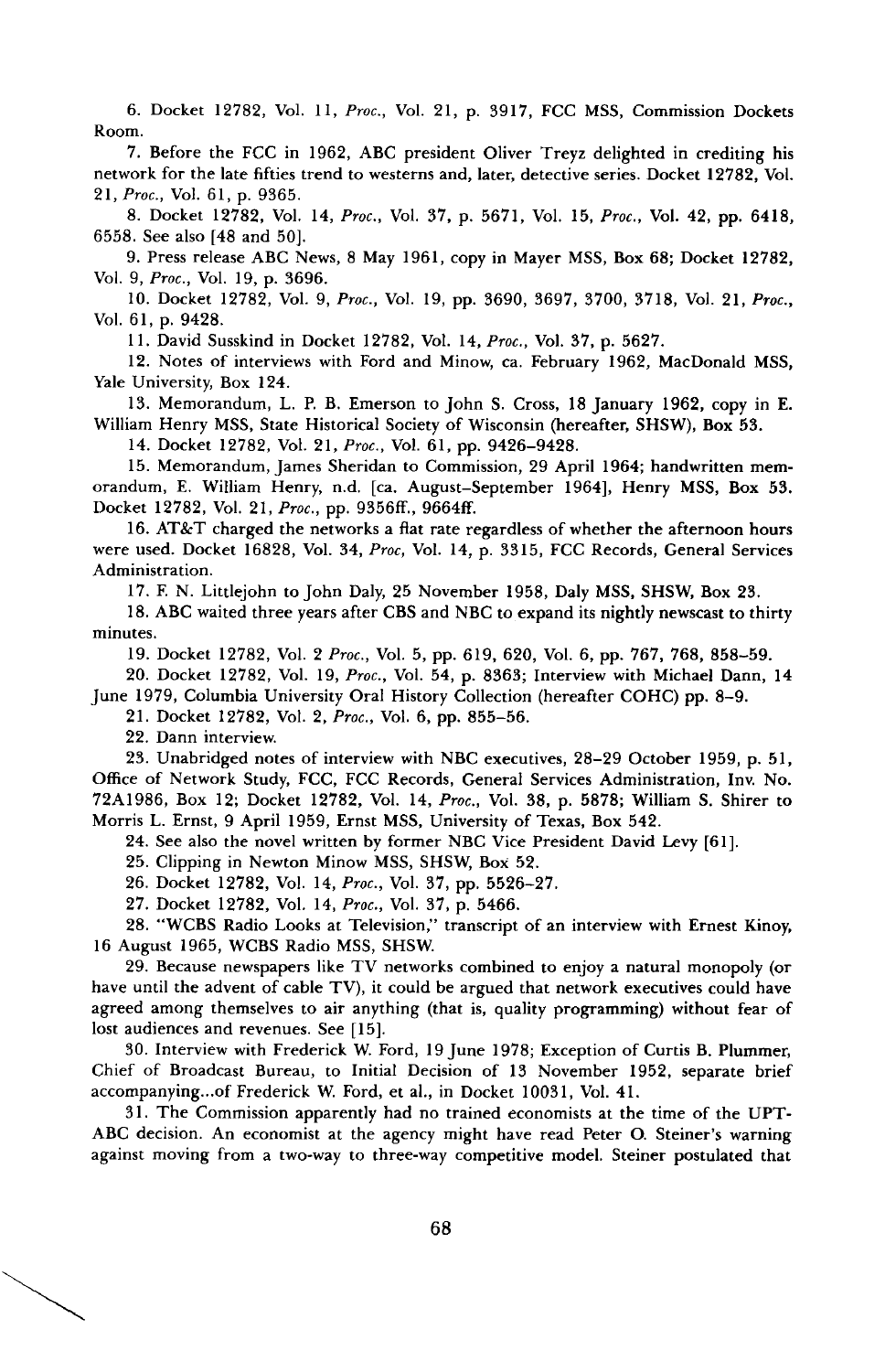**diversity would decline as a result [107]. Commissioners and staff members apparently read administrative law journals, if anything. Subsequently, Steiner's thesis has been supported and attacked in numerous studies, including Stewart L. Long [63], Bruce M. Owen [85], and David Perry [87].** 

## **REFERENCES**

**1. ABC-UPT, Annual Report, 1954, pp. 17, 21.** 

**2. , Annual Report, 1955.** 

**3. ., Annual Report, 1956, p. 8.** 

**4. ., Annual Report, 1957, p. 3.** 

**5. , Annual Report, 1961, p. 5.** 

**6. \_\_\_\_\_\_\_\_\_\_\_,** Annual Report, 1962, p. 8.

**7. Advertising Age, 9 February 1959, p. 67.** 

8. Robert Alan Arthur, "Creative Rating - Zerol" TV Guide, 17 June 1961, p. 27.

**9. Oren G. Barber, "Competition, Free Speech, and FCC Radio Regulation," George Washington Law Review, Vol. 12 (May 1943), pp. 34-53.** 

**10. Erik Barnouw, The Sponsor: Notes on a Modern Potentate (New York: Oxford University Press, 1978), pp. 105-06.** 

**11. Joan Barthel, "When Will They Say their Final Good Nights?" TV Guide, 1 July 1967, pp. 17-18.** 

**12. James Baughman, "The National Purpose and the Newest Medium: Liberal Critics of Television, 1958-60;' Mid-America, Vol. 64 (April-July 1983), pp. 41-55.** 

13. \_\_\_\_\_\_\_\_, "The Strange Birth of CBS Reports Revisited," Historical Journal of Film, **Radio and Television, Vol. 2 (March 1982), pp. 29-34.** 

**14. , "Warriors in the Wasteland: The Federal Communications Commission and American Television, 1958-1967," Ph.D. dissertation, Columbia University, 1981.** 

**15. William B. Blankenburg, "Structural Determination of Circulation," Journalism Quarterly, Vol. 58 (Winter 1981).** 

16. Leo Bogart, The Age of Television, rev. ed. (New York: Unger, 1958), Chapter 1.

17. Broadcasting, 12 January 1953, pp. 68-69.

**18. ., 16 February 1953, p. 122.** 

**19. ., 16 March 1953, p. 54.** 

**20. • 4 February 1957, p. 50.** 

**21. ., 10 January 1977, pp. 60-61.** 

**22. ., 14 July 1958, p. 83.** 

**23. ., 17 August 1959, pp. 28, 30, 34.** 

**24. ., 28 September 1959, p. 50.** 

**25. ., 25 July 1960, p. 28.** 

**26. , 31 August 1964, p. 5.** 

**27. Broadcasting Yearbook 1963, p. 20.** 

**28. Tim Brooks and Erie Marsh, The Complete Directory to Prime Time Network TV Shows, 1946-the Present (New York: Ballantine, 1979), p. 653.** 

**29. Business Week, 17 February 1953, p. 31.** 

**30. , 14 March 1953, pp. 82, 84.** 

**31. , 21 August 1954, pp. 43-44.** 

**32. ß 27 November 1954, p. 114.** 

**33. , 10 March 1956, p. 80.** 

**34. , 9 May 1959, p. 44.** 

**35. Emmanuel Celler, "Antitrust Problems in the Television Broadcasting Industry," Law and Contemporary Problems, Vol. 22 (Autumn 1957), pp. 556-57.**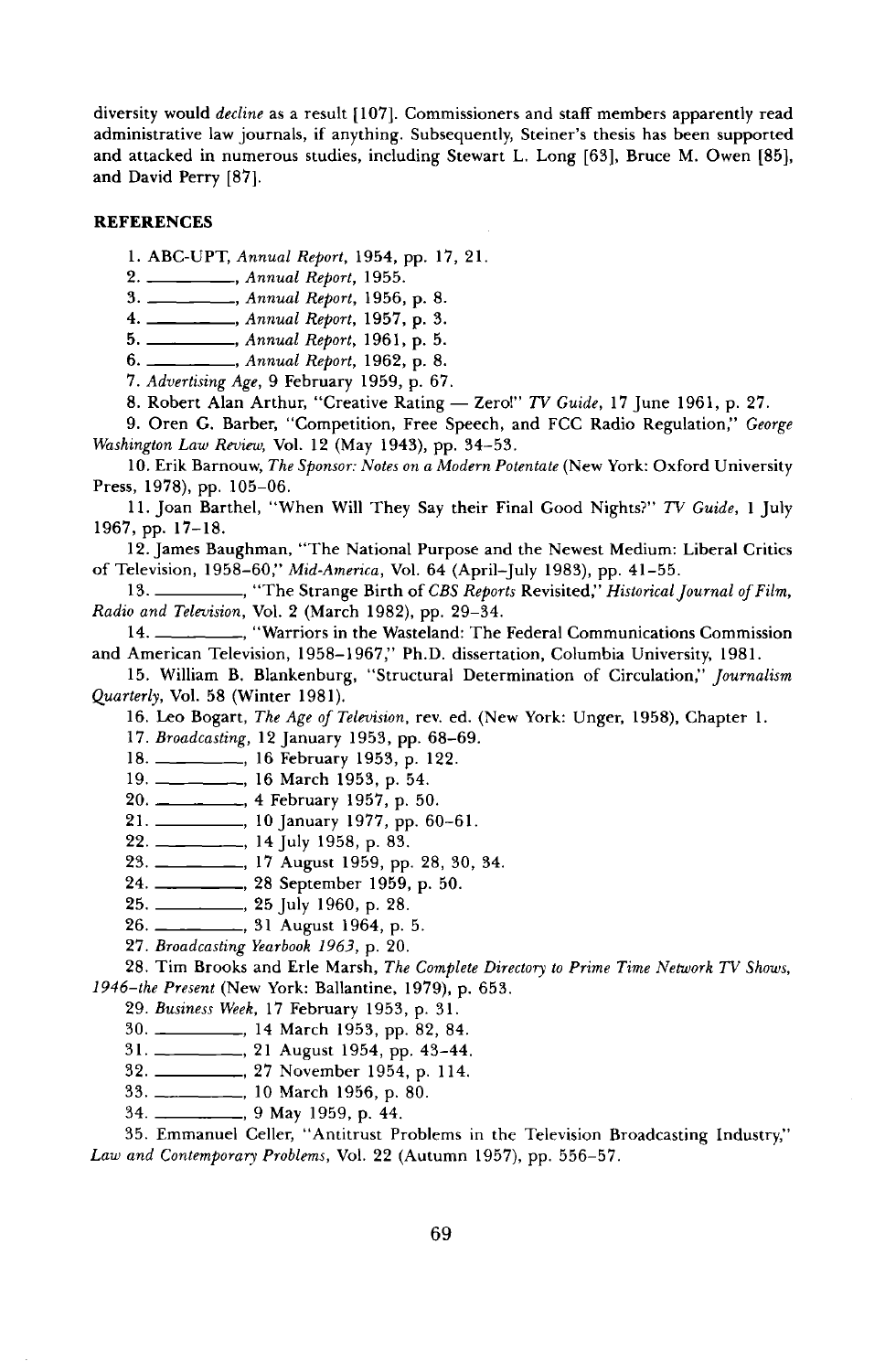**36. Alfred D. Chandler, Jr., The Visible Hand: The Managerial Revolution in American Business (Cambridge, MA: Harvard University Press, 1977).** 

**37. Christian Science Monitor, 29 August 1961.** 

**38. David G. Clark and William B. Blankenburg, "Trends in Violent Content in Selected Mass Media," in George A. Comstock and Eli A. Rubenstein, eds., Television and Social Behavior: Reports and Papers, 6 Vols. (Rockville, MD: NIMH, 1972), Vol. I, p. 198.** 

**39. R. H. Coase, British Broadcasting.' A Study in Monopoly (Cambridge, MA: Harvard University Press, 1950).** 

**40. Columbia Broadcasting System, Annual Report, 1961.** 

**41. ., Network Practices (New York: CBS, 1956), p. 98.** 

**42. George Comstock, et al., Television and Human Behavior (New York: Columbia University Press, 1978), p. 80.** 

**43. Robert W. Crandall, "The Economic Effect of Television Network Program 'Ownership;" Journal of Law and Economics, Vol. 14 (October 197 l), pp. 394-96.** 

**44. John Crosby, "What You Can Do to Make Poor TV Better," Ladies Home Journal, Vol. 77 (November 1960), p. 74.** 

**45. Robert Cunniff, "Mediocrity's Mahatma," Show Business Illustrated, Vol. 1 (19 September 1961), p. 48.** 

**46. James J. Daily, "The Sponsor Was the Last to Know," TV Guide, 1 June 1963, pp. 18-21.** 

**47. "The Darkened Channels: UHF Television and the FCC," Harvard Law Review,**  Vol. 75 (June 1962), pp. 1578–1607.

**48. Charles W. Day, "The Television Adult Western: A Pilot Study," M.A. thesis, University of Chicago, 1958.** 

49. Thomas F. Dernburg, "Consumer Responses to Innovation," in Dernburg et al., **Studies in Household Economic Behavior (New Haven, CN: Yale University Press, 1958), pp. 1-50.** 

**50. Joseph R. Dominick and Millard C. Pearce, "Trends in Network Prime-Time Programming," Journal of Communications, Vol. 26 (Winter 1976).** 

**51. Robert Eck, "The Real Masters of Television," Harpers, Vol. 234 (March 1967), p. 49.** 

**52. Edward J. Epstein, News from Nowhere: Television and the News (New York: Vintage Books, 1973), pp. 84-86.** 

**53. Charles L. Fontenay, Estes Kefauver, ABiography (Nashville: University of Tennessee Press).** 

**54. Forbes, 15 January 1964, pp. 20-25.** 

**55. Armon Glenn, "Distorted Picture," Barron's, Vol. 39 (26 October 1959), p. 11.** 

**56. Jack Gould, "Reappraisal of the TV Picture," New York Times Magazine (14 January 1962), p. 82.** 

**57. Bradley S. Greenberg, "The Content and Context of Violence in the Mass Media," in Robert K. Baker and Sandra J. Ball, eds., Mass Media and Violence: A Report to the National Commission on the Causes and Prevention of Violence (Washington, D.C.: US Government Printing Office, 1969), p. 448.** 

**58. Lawrence K. Grossman, "Arguing Against History," Channels of Communication, Vol. 1 (October/November 1981), pp. 16, 56.** 

**59. Robert W. Horton, "The Economic Squeeze on Mass TV," Reporter, Vol. 22 (28 April 1960).** 

**60. Albert R. Kroeger, "Miracle Worker of West 66th Street," Television Magazine, Vol. 18 (February 1961).** 

**61. David Levy, The Chameleons (New York: Dodd, Mead, 1964).** 

**62. Life, 19 May 1961.**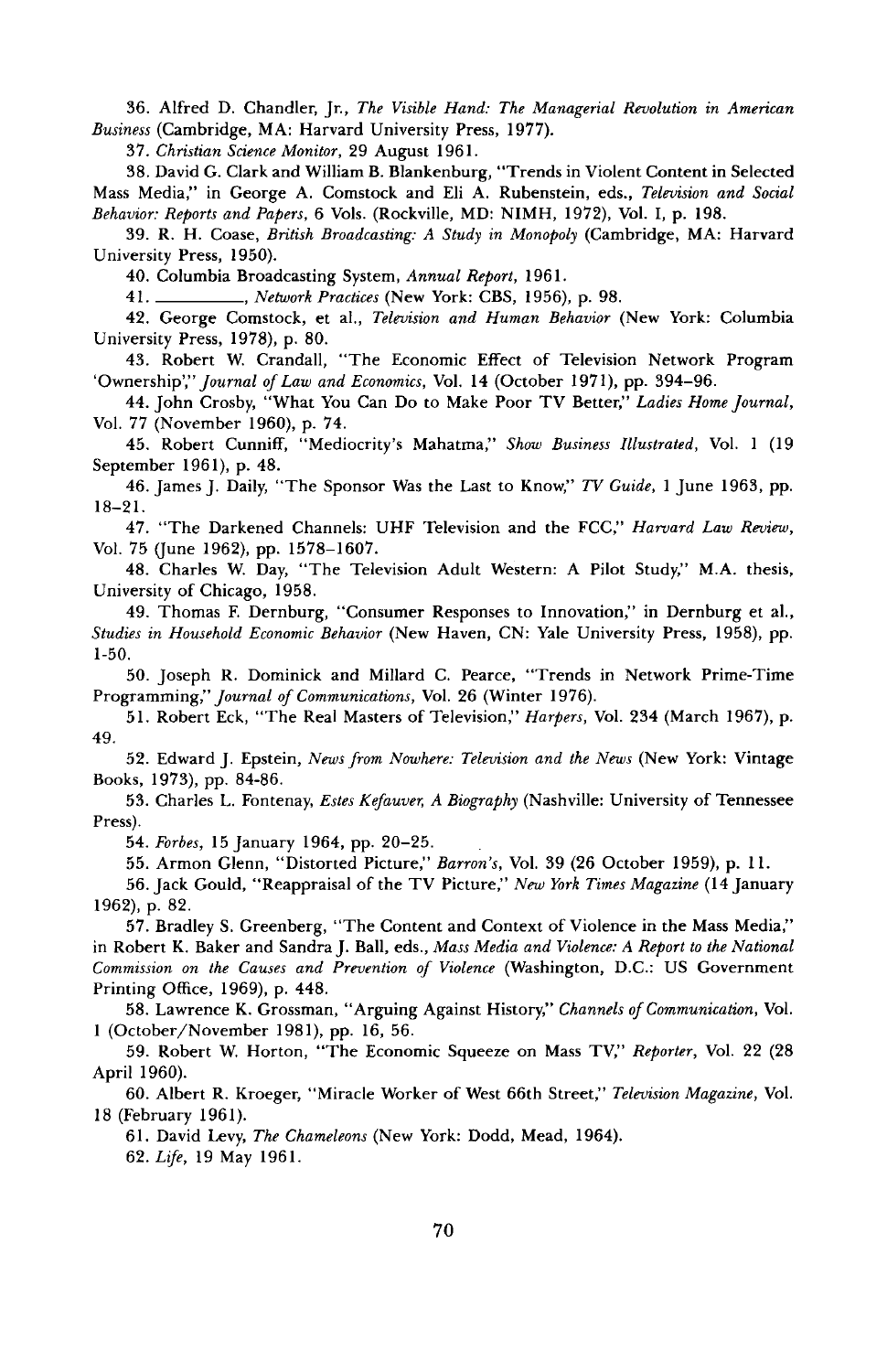**63. Stewart L. Long, "A Fourth Television Network and Diversity: Some Historical Evidence," Journalism Quarterly, Vol. 56 (Summer 1979), pp. 341-45.** 

**64. Los Angeles Times, 3 October 1960.** 

**65. ., 4 October 1960.** 

**66. Willard G. Manning and Bruce M. Owen, "Television Rivalry and Network Power," Public Policy, Vol. 24 (Winter 1976), pp. 33-57.** 

**67. John Bartlow Martin, "Battle of the Big Three," Saturday Evening Post, Vol. 234 (28 October 1961), p. 60.** 

**68. Martin Mayer, "ABC: Portrait of a Network," Show, Vol. 1 (October 1961).** 

**69. ... ... .. .. "Television's Lords of Creation," Harper's, Vol. 213 (November 1956), pp. 25ff.** 

**70. Harold Mehling, The Great Time Killer (Cleveland: World Publishing, 1962), p. 120.** 

**71. Thomas B. Morgan, "Leonard H. Goldenson of ABC," TV Guide (8 December 1962), pp. 6-9.** 

**72. New York Herald Tribune, 26 March 1952.** 

**73. ., 10 February 1953.** 

**74. ., 18 May 1956.** 

**75. New York Times, 12 April 1955.** 

**76. 18 December 1955.** 

**77. ., 6 January 1956.** 

**78. ., 8 April 1956.** 

**79. , 18 November 1960.** 

**80. ., 23 April 1961.** 

**81. , 29 September 1963.** 

82. \_\_\_\_\_\_\_\_\_\_\_\_\_, 1 March 1964.

**83. ., 30 July 1964.** 

**84. ., 2 March 1965.** 

**85. Bruce M. Owen, "Regulating Diversity: The Case of Radio Formats," Journal of Broadcasting, Vol. 21 (Summer 1977), pp. 305-19.** 

**86. Alfred Oxenfeldt, "A Dynamic Element in Consumption: The TV Industry," in Lincoln H. Clark, ed., Consumer Behavior: Research on Consumer Reactions (New York: Harper, 1958), pp. 420-41.** 

**87. David Perry, "Diversity and the Demand for Television Broadcasting," Ph.D. dissertation, University of Pennsylvania, 1974, pp. 148, 152, and passim.** 

**88. Printers Ink, 20 June 1958, pp. 51, 54, 56.** 

**89. Stirling Quinlan, Inside ABC: American Broadcasting Company's Rise to Power (New York: Hastings House, 1979), pp. 89-90.** 

**90. Byron Reeves and James L. Baughman, "'Fraught with Such Great Possibilities': The Historical Relationship of Communication Research to Mass Media Regulation," in Oscar Gandy, Jr., et al., Proceedings of the Tenth Annual Telecommunications Research Conference (forthcoming).** 

**91. "Regulation of Program Content by the FCC," Harvard Law Review, Vol. 77 (February 1964), pp. 701-16.** 

**92. Yale Roe, The Television Dilemma: Search for a Solution (New York: Hastings House, 1962), pp. 95-96.** 

**93. Joel Rosenbloom, "Authority of the Federal Communication Commission," in John E. Coons, ed., Freedom and Responsibility in Broadcasting (Evanston, IL: Northwestern University Press, 1961), pp. 96-170.** 

**94. San Francisco Chronicle, 9 October 1959.**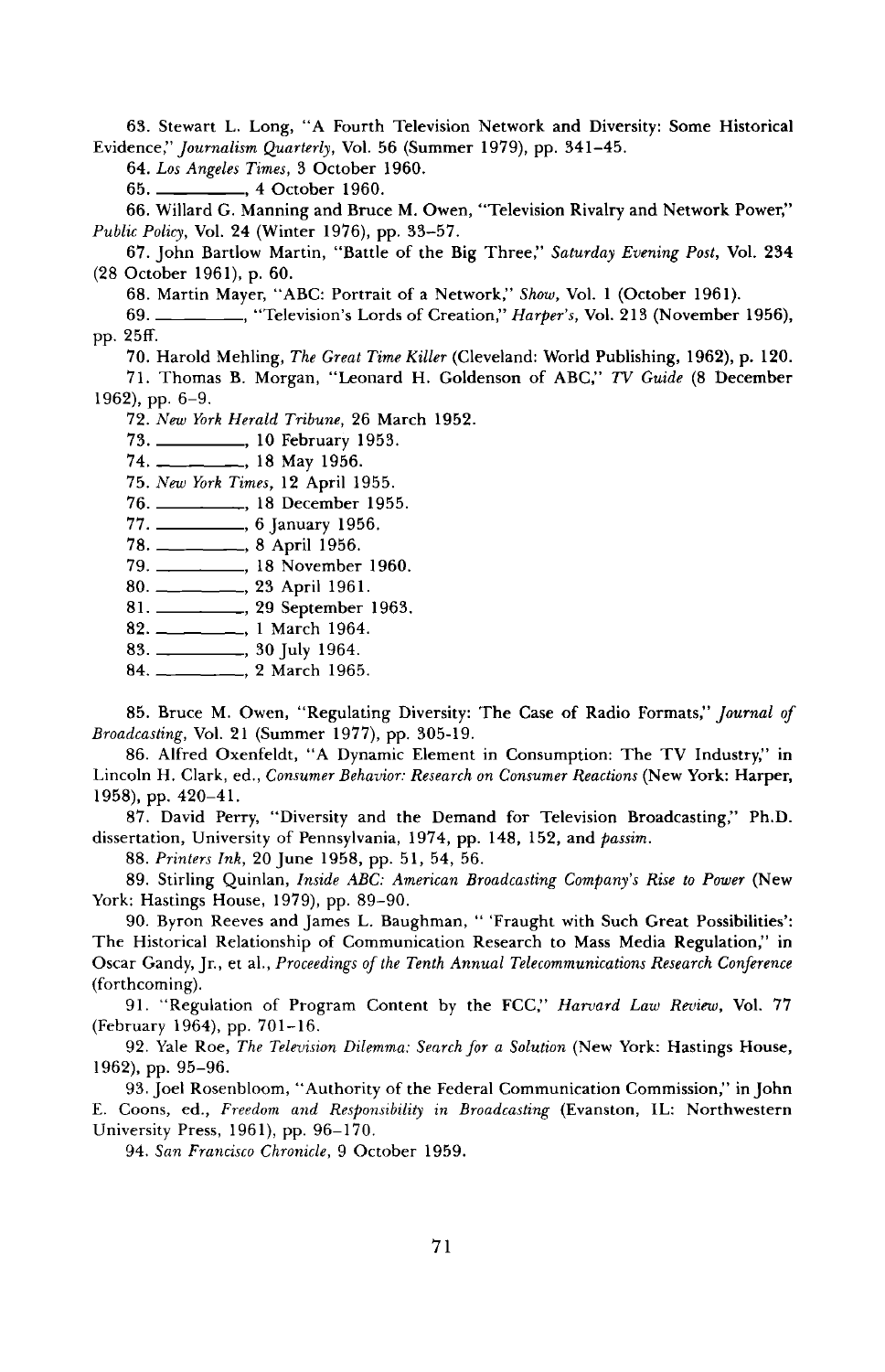**95. Richard Schickel, The Disney Version (New York: Simon & Schuster, 1968), pp. 266-67.** 

**96. Wilbur Schramm, et al., Television in the Lives of Our Children (Stanford, CA: Stanford University Press, 1960), Ch. 1.** 

**97. Fred Silverman, "An Analysis of ABC Television Network Programming from February 1953 to October 1959, MA thesis, The Ohio State University, 1959.** 

**98. Bernard B. Smith, "A New Weapon to Get Better TV," Harper's, Vol. 225 (July 1962), p. 30.** 

**99. Richard Austin Smith, "TV: The Coming Showdown," Fortune, Vol. 52 (September 1954), pp. 138-39, 164.** 

100. \_\_\_\_\_\_\_, "TV: The Light that Failed," Fortune, Vol. 58 (December 1958), pp. **78-81.** 

**101. Sponsor, 17 October 1955, pp. 31-32.** 

**102 ., 11 November 1956, p. 11.** 

**103 , 21 March 1959, pp. 50-51.** 

104. **104. 104. 104. 10. 11 April 1959, p. 19.** 

105. Bob Stahl, "ABC -- Young, Ambitious, Brash," TV Guide, 1 August 1959.

**106. ., Five Men Who Are Taking a Giant Step at NBC," TV Guide, 10 October 1959, p. 10.** 

**107. Peter O. Steiner, Quarterly Journal of Economics, Vol. 66 (May 1952), pp. 114-223.** 

**108. George J. Stigler, The Intellectual and the Market Place and Other Essays (New York: Free Press of Glencoe, 1963), pp. 87-91.** 

**109. Television Age, 8 February 1960, pp. 26-29, 72.** 

**110. , 4 April 1960, pp. 4, 110.** 

**111. Television Digest, 9 July 1959, p. 14.** 

**112. , 13 July 1959, p. 6.** 

**113 , 9 November 1959, p. 6.** 

**114. Television Magazine, Vol. 18 (july 1961), p. 60.** 

**115. Time, 10 March 1959, pp. 52-53, 60.** 

**116. , 28 November 1960, pp. 62, 64.** 

**117. TV Guide, 21 November 1959, pp. 21-23.** 

**118. , 27 May 1961, p. 9.** 

**119. Donald Fred Ungarait, "An Historical Analysis of Regularly Scheduled, Prime-Time, Network Television Programming Costs (1948-1949 to 1967-1968);' Ph.D. dissertation, University of Wisconsin, 1968, pp. 105, 215-19.** 

**120. US Federal Communication Commission, Report on Chain Broadcasting, Commission Order No. 37.** 

121. **...................**, Reports, Vol. 17 (1953).

122. \_\_\_\_\_\_\_\_\_, Reports, Vol. 37 (1964).

123. US House of Representatives, Judiciary Committee, Monopoly Problems in Regulated **Industries, pt. 2.** 

**124. , Network Broadcasting, Report 1297, 85th Congress, 2nd session, 1958, p. 224.** 

**125. ., Television Network Program Procurement, Report 281, 88th Congress, 1st session, 1963, pp. 86-87.** 

**126. US Senate, Judiciary Committee, Juvenile Delinquency, hearings, 87th Congress, 2nd session, 1958, p. 224.** 

**127. Variety, 1 January 1959, p. 99.** 

**128. , 7 January 1959, p. 99.** 

**129. , 25 March 1959, p. 29.** 

130. **Solution**, and the state of products 1959, p. 29.